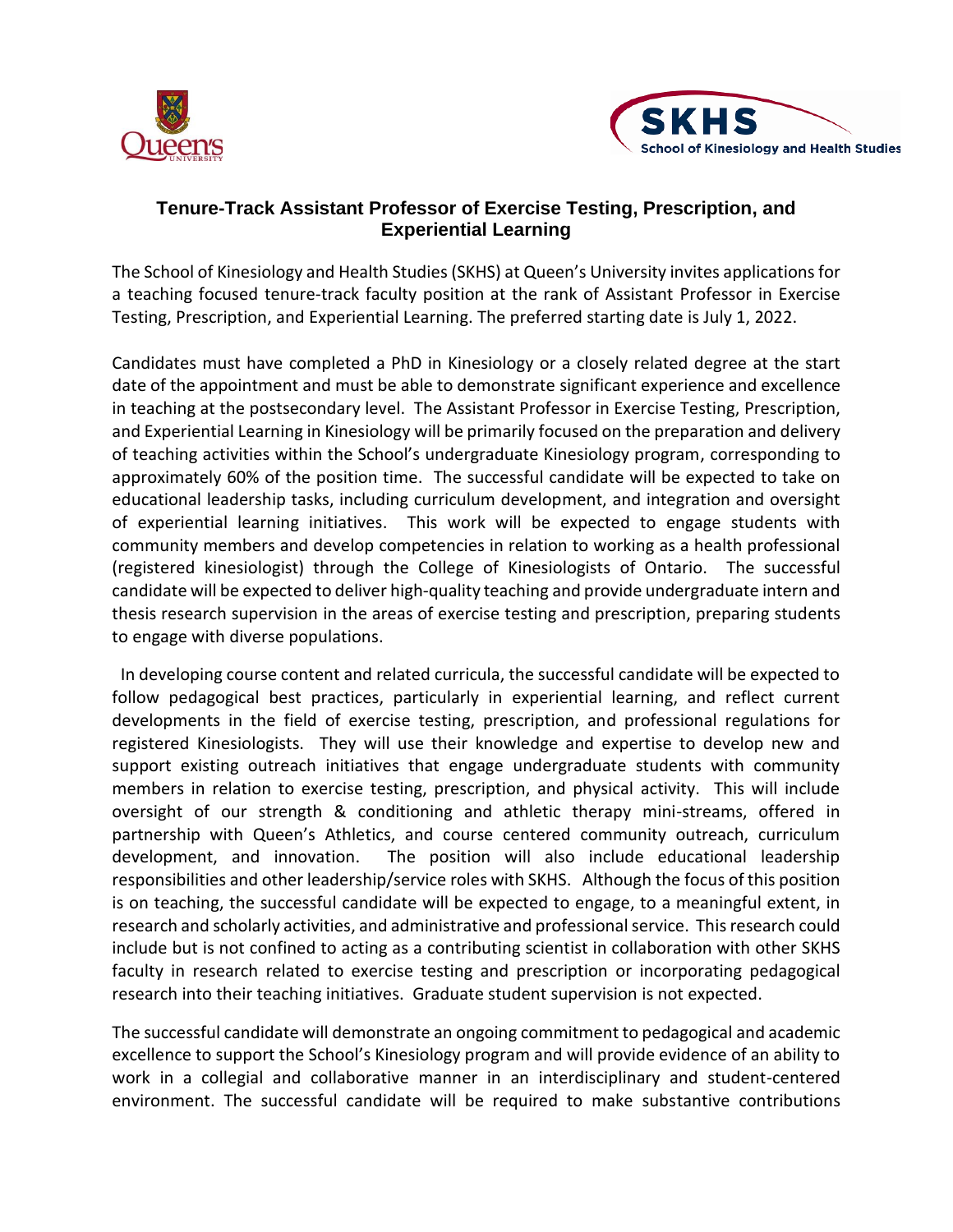through service to the School, the Faculty, the University, and/or the broader community. Professional accreditation as a registered Kinesiologist, certified exercise specialist (e.g. Canadian Society for Exercise Physiology Clinical Exercise Physiologist) is highly desirable. Clinical practice experience including a clinical exercise prescription/assessment, rehabilitation and/or athletic therapy context would also be an asset. Salary will be commensurate with qualifications and experience.

People from across Canada and around the world come to learn, teach and carry out research at Queen's University. Faculty and their dependents are eligible for an extensive benefits package including prescription drug coverage, vision care, dental care, long term disability insurance, life insurance and access to the Employee and Family Assistance Program. You will also participate in a pension plan. Tuition assistance is available for qualifying employees, their spouses and dependent children. Queen's values families and is pleased to provide a 'top up' to government parental leave benefits for eligible employees on maternity/parental leave. In addition, Queen's provides partial reimbursement for eligible daycare expenses for employees with dependent children in daycare. Details are set out in the Queen's-QUFA Collective Agreement. For more information on employee benefits, see [Queen's Human Resources](http://www.queensu.ca/humanresources/).

Additional information about Queen's University can be found on the [Faculty Recruitment and](https://www.queensu.ca/facultyrecruitment/home) [Support website.](https://www.queensu.ca/facultyrecruitment/home) The University is situated on the traditional territories of the Haudenosaunee and Anishinaabe peoples, in historic Kingston on the shores of Lake Ontario. Kingston's residents enjoy an outstanding quality of life with a wide range of cultural, recreational, and creative opportunities. Visit [Inclusive Queen's](https://www.queensu.ca/inclusive) for information on equity, diversity and inclusion resources and initiatives. More information about the School of Kinesiology and Health Studies, including our mission and values can be found [here.](https://skhs.queensu.ca/about-us-2/)

The University invites applications from all qualified individuals. Queen's is strongly committed to employment equity, diversity and inclusion in the workplace and encourages applications from Black, racialized/visible minority and Indigenous/Aboriginal people, women, persons with disabilities, and 2SLGBTQ+ persons. All qualified candidates are encouraged to apply; however, in accordance with Canadian immigration requirements, Canadian citizens and permanent residents of Canada will be given priority.

To comply with federal laws, the University is obliged to gather statistical information as to how many applicants for each job vacancy are Canadian citizens/permanent residents of Canada. Applicants need not identify their country of origin or citizenship; however, all applications must include one of the following statements: "I am a Canadian citizen/permanent resident of Canada"; OR, "I am not a Canadian citizen/permanent resident of Canada". Applications that do not include this information will be deemed incomplete.

A complete application consists of:

- a cover letter (including one of the two statements regarding Canadian citizenship / permanent resident status specified in the previous paragraph);
- a current Curriculum Vitae (including a list of awards and publications);
- a full teaching dossier